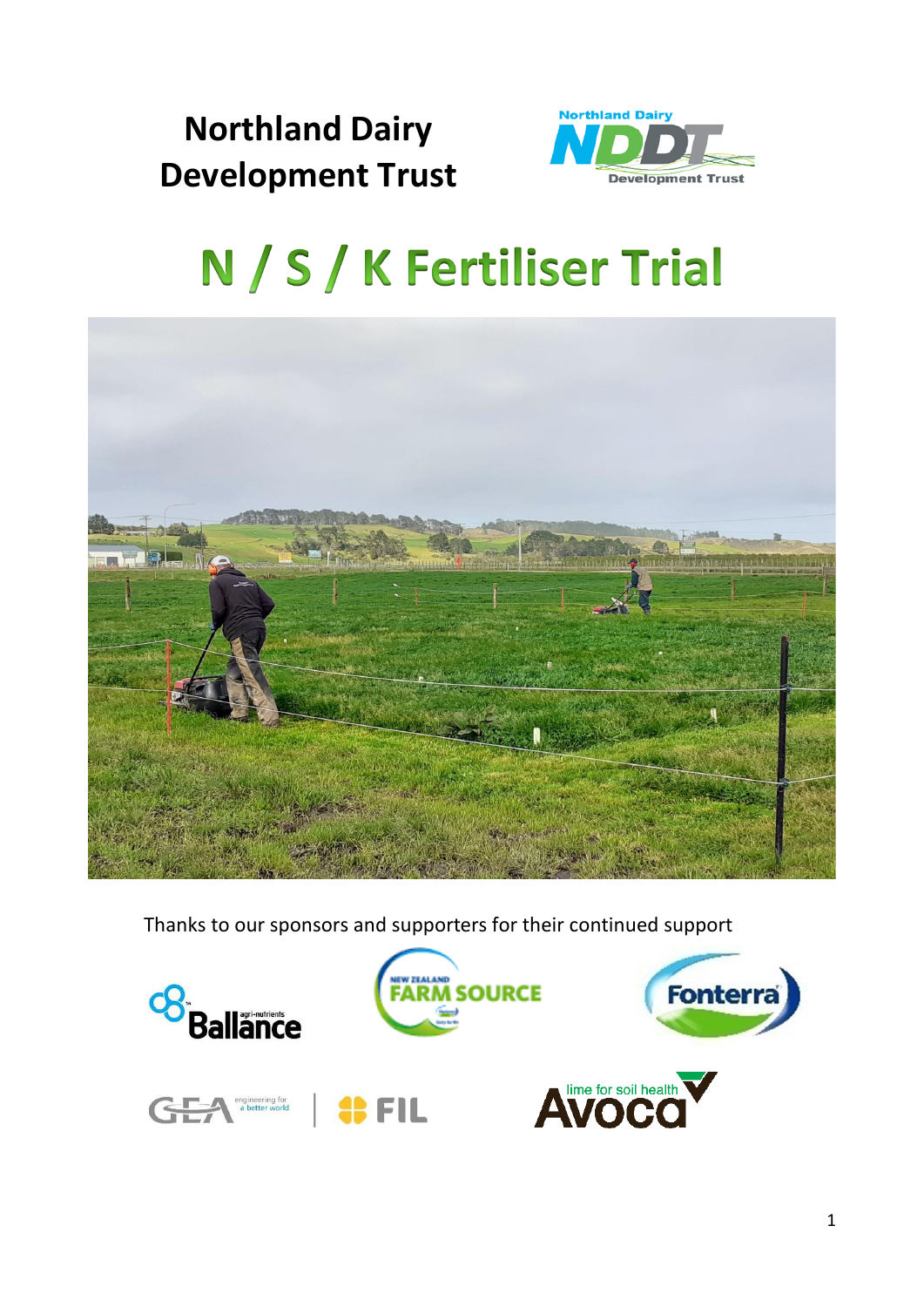

# **Pasture Growth Response in Northland to Nitrogen, Sulphur and Potassium**

Chris Boom – NDDT Science Manager

#### **Summary**

This study was driven by farmers asking whether it was economic to apply Ammo or Potash instead of straight urea in spring. It looked at pasture growth responses to adding sulphur and potassium to nitrogen applications during late winter and early spring across three soil types in Northland.

Pasture growth responses to nitrogen were very high on the Okaihau Gravelly Loam (39:1 - kg DM/kg N), moderately high on the Wharekohe Silt Loam (21:1) and lower on the Kaipara Clay (10:1).

The addition of sulphur showed a good response on the Wharekohe soil (average of  $11:1 - kg DM/kg S$ ), while the other soils showed poor responses (average 3:1). These responses appeared to be in line with soil test deficiencies. Applying sulphur in August versus September or at both times did not significantly change the response to sulphur.

Responses to potassium were also variable across soil types with a reasonable response on the Kaipara Clay (9:1 kg DM/kg K) and poor responses on the other soil types. It is noted that potassium likely provided a longer lasting effect than measured in this study.

Within this study, nitrogen applications were the cheapest means of boosting pasture growth during late winter/early spring. The addition of sulphur and potassium appeared to be site specific. This study would indicate that increasing application rates of nitrogen may be a more cost effective means of improving pasture production compared to adding other nutrients. However, low rainfall during autumn and winter, prior to the commencement of the project, likely reduced leaching of sulphur and potassium compared to a more normal season.

#### **Background**

Most Northland dairy farmers apply nitrogen to their pastures during winter and spring to increase pasture production. Many will also include sulphur and/or potassium to ensure these elements are not limiting. This is commonly applied as products such as Sustain Ammo or PhaSedN Quick Start for sulphur or SustaiN 20K for potassium. Some are convinced of the benefits of using these multi element products whilst others are convinced that nitrogen alone gives the best economic response.

Very little published research exists for Northland to determine responses to sulphur or potassium with nitrogen during winter and early spring. Rogers and Putt (1997), showed a good response to the addition of sulphur on a Wharekohe silt loam soil but no response on a Kaipara clay. This was only investigated with one application time and with minimal monitoring.

Research from other regions has less relevance due to Northland's warmer temperatures and high incidence of poorly drained soils with low anion storage capacity, not common where the majority of research has been undertaken. Farmers may be adding these elements unnecessarily, or may be missing out because they are not including these elements.

This trial was designed to test the responses to nutrients farmers commonly apply during late winter and early spring on a range of soil types in Northland.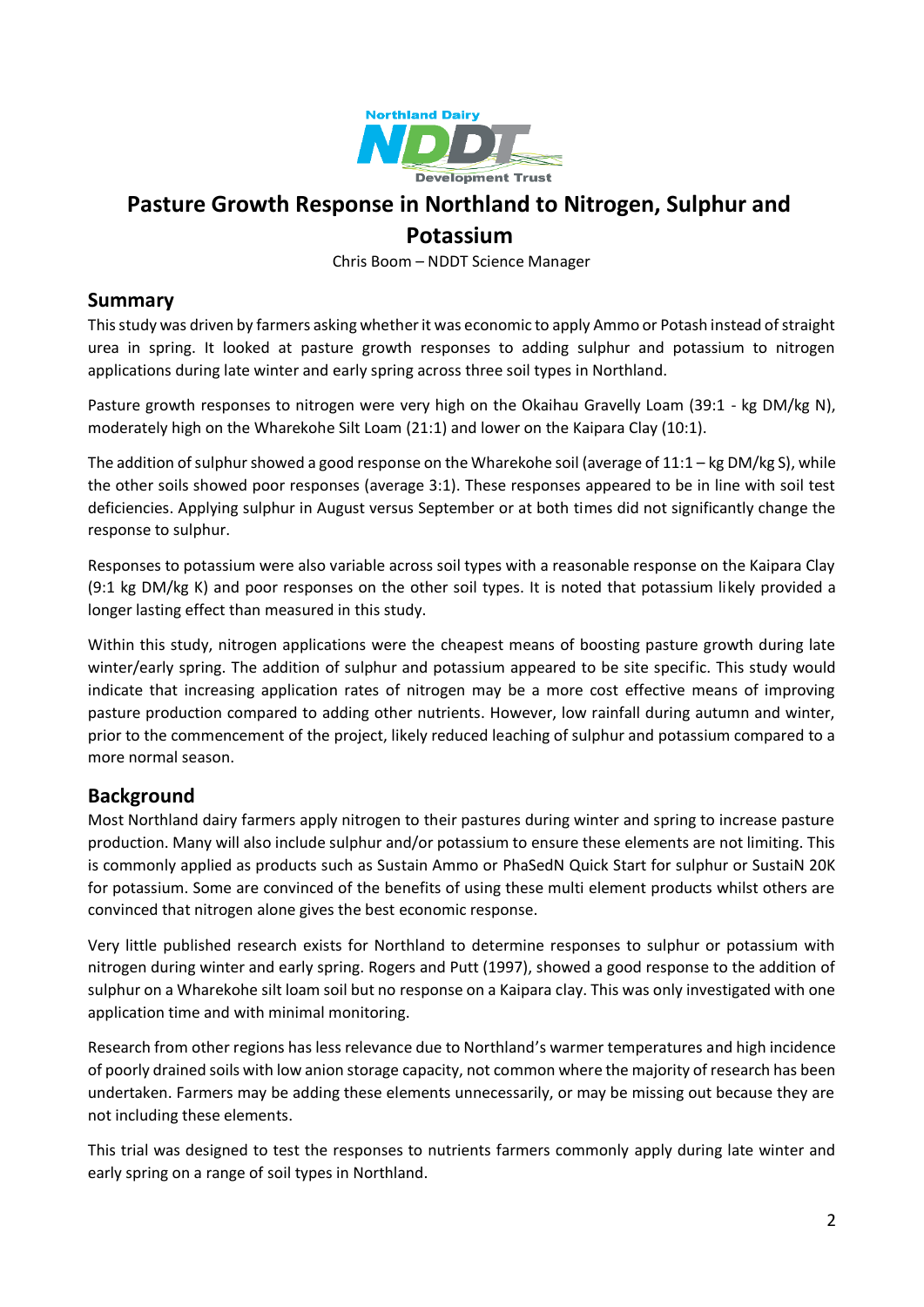## **Trial Design and Methods**

A trial was conducted on three sites/soil types, being a Kaipara Marine Clay, a Wharekohe Silt Loam and an Okaihau Gravelly Loam. Table 1 shows the treatments applied.

| <b>Treatment Name</b> | <b>Early August Application</b> | <b>Mid-September Application</b>          |
|-----------------------|---------------------------------|-------------------------------------------|
| Control               | <b>Nothing</b>                  | Nothing                                   |
| N only (twice)        | 30 kg N/ha as Sustain           | 30 kg N/ha as Sustain                     |
| $N + S$ 1st Appl      | Ammo 30N (30 kg N/ha)           | 30 kg N/ha as Sustain                     |
| $N + S$ 2nd Appl      | 30 kg N/ha as Sustain           | Ammo 30N (30 kg N/ha)                     |
| $N + S$ Both Appl     | Ammo 30N (30 kg N/ha)           | Ammo 30N (30 kg N/ha)                     |
| $N + K$               | 30 kg N/ha as Sustain           | 30 kg N/ha as Sustain + 22 kg K/ha as MOP |
| $N + S$ 2nd Appl + K  | 30 kg N/ha as Sustain           | Ammo 30N (30 kg N/ha) + 22 kg K/ha as MOP |
| $N + S$ Both Appl + K | Ammo 30N (30 kg N/ha)           | Ammo 30N (30 kg N/ha) + 22 kg K/ha as MOP |

**Table 1.** Treatments applied to plots in early August and mid-September.

Treatments at each site were replicated 5 times ginving 40 plots/site. Plots were 2m x 4m on ryegrass dominant pastures. Plots were mown twice prior to the first treatment being applied.

Average date (across three sites) of the first treatment application was 11<sup>th</sup> August and the second application 16<sup>th</sup> September. Pasture growth was monitored for four growth periods following the first treatment application as shown in table 2. At the end of each growth period plots were mown and the harvested material weighed wet with a subsample taken for DM analysis to calculate pasture DM responses.

**Table 2.** Average (across the three sites) harvest date and length of growth period prior to harvest.

|                                  | 1 <sup>st</sup> Harvest | 2 <sup>nd</sup> Harvest | 3 <sup>rd</sup> Harvest | 4 <sup>th</sup> Harvest |
|----------------------------------|-------------------------|-------------------------|-------------------------|-------------------------|
| Harvest date                     | $16th$ Sep              | $15th$ Oct              | $13th$ Nov              | 14 <sup>th</sup> Dec    |
| Duration of growth period (days) | 36                      | 29                      | 29                      | 31                      |

Sites were soil sampled to a depth of 75mm for nutrient analysis at the time of both treatment applications. Soil test results are shown in table 3.

**Table 3.** Average of two soil tests taken at each site and nutrient applications in the six months prior to the start of the trial (MAF Quick Test – Hill Laboratories).

|                       | <b>Soil Test Results</b> |          |           |           | Nutrients Applied (kg/ha) in the<br>six months prior to the study |         |           |
|-----------------------|--------------------------|----------|-----------|-----------|-------------------------------------------------------------------|---------|-----------|
|                       |                          | Sulphate |           |           |                                                                   |         |           |
|                       | рH                       | Olsen P  | Sulphur   | Potassium | Nitrogen                                                          | Sulphur | Potassium |
| Kaipara Marine Clay   | 6.2                      | 62       |           | 18        | 37                                                                | 0       | 0         |
| Wharekohe Silt Loam   | 6.6                      | 38       | 4         | 5         | 30                                                                | 0       | 25        |
| Okaihau Gravelly Loam | 6.0                      | 30       | 23        |           | 120                                                               | 68      | 45        |
| Medium Range          | $5.8 - 6.2$              | 20-30    | $10 - 12$ | 7-10      |                                                                   |         |           |

A clover presence survey was undertaken prior to the final harvest on the Kaipara Clay and Wharekohe Silt Loam sites.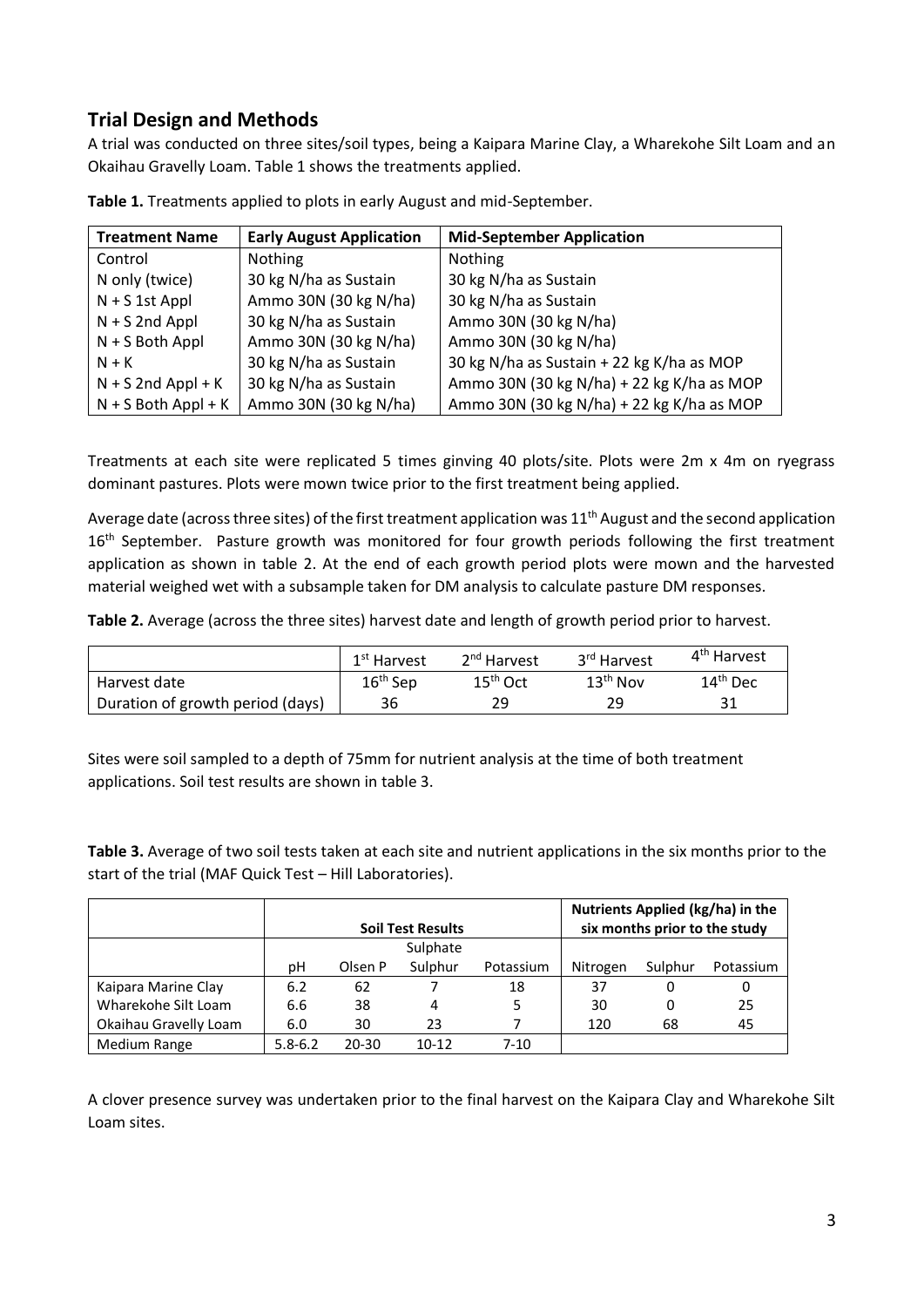#### **Results**

Rainfall in the autumn and early winter period was significantly lower than average on all sites (prior to the commencement of the trial). Late winter and spring rainfall was near average.

Table 4 shows the herbage harvested over the four growth periods. This data was used to calculate the main effects shown in later tables.

|                       |              | Wharekohe Silt | Okaihau       |                |
|-----------------------|--------------|----------------|---------------|----------------|
|                       | Kaipara Clay | Loam           | Gravelly Loam | Average of all |
| Kg DM/ha              | (Dargaville) | (Maungatapere) | (Okaihau)     | sites          |
| Control               | 6100         | 4310           | 3229          | 4546           |
| N only (twice)        | 6698         | 5565           | 5583          | 5949           |
| $N + S$ 1st Appl      | 6558         | 5706           | 5422          | 5895           |
| $N + S$ 2nd Appl      | 6897         | 5781           | 5819          | 6166           |
| $N + S$ Both Appl     | 6844         | 5790           | 5684          | 6106           |
| $N + K$               | 6916         | 5334           | 5581          | 5943           |
| $N + S$ 2nd Appl + K  | 7192         | 5949           | 5755          | 6299           |
| $N + S$ Both Appl + K | 7005         | 5926           | 5813          | 6248           |

**Table 4.** Herbage harvested (kg DM/ha), sum of all four harvests.

Table 5 shows the main treatment effects for the three sites (soil types). The two single sulphur application treatment responses have been amalgamated to simplify this data, as have been the three potassium treatment responses.

Response to nitrogen was greatest on the Okaihau Gravelly Loam. This total response is very high compared with published nitrogen responses. The nitrogen response on the Wharekohe soil was also high, whereas the Kaipara Clay showed a more typical response (10 kg DM/kg nitrogen applied). All of the nitrogen response occurred within 5 weeks of nutrient application.

Response to sulphur was lower than the response to nitrogen on all sites. Response to sulphur applications appeared to be greatest on the Wharekohe Silt Loam with little response on the other two soil types. Applications of sulphur were high in the six months prior to the trial on the Okaihau soil, showing as high sulphate sulphur levels in the soil tests, likely leading to the low sulphur response.

As with nitrogen, response to sulphur appeared to have a short-term effect with all the response showing within 5 weeks of application. It is likely that sulphur responses shown in this study were lower than would normally be expected due to low autumn and winter rainfall resulting in little leaching of sulphur prior to treatments being applied.

Potassium responses overall were also lower than nitrogen responses. The response to potassium was greatest on the Kaipara Clay, with little response on the other two sites. This is surprising given the potassium levels in the soil tests were high on the Kaipara Clay soil. The clover presence survey during early summer showed no effect as a result of potassium application.

As might be expected, response to potassium appeared to have a slower and longer lasting effect, with most of the response showing in the last two harvests. This study monitored pasture growth for 89 days after nutrient application. It is acknowledged that the effect of potassium would largely show as improved clover presence, which may have continued to show after monitoring stopped.